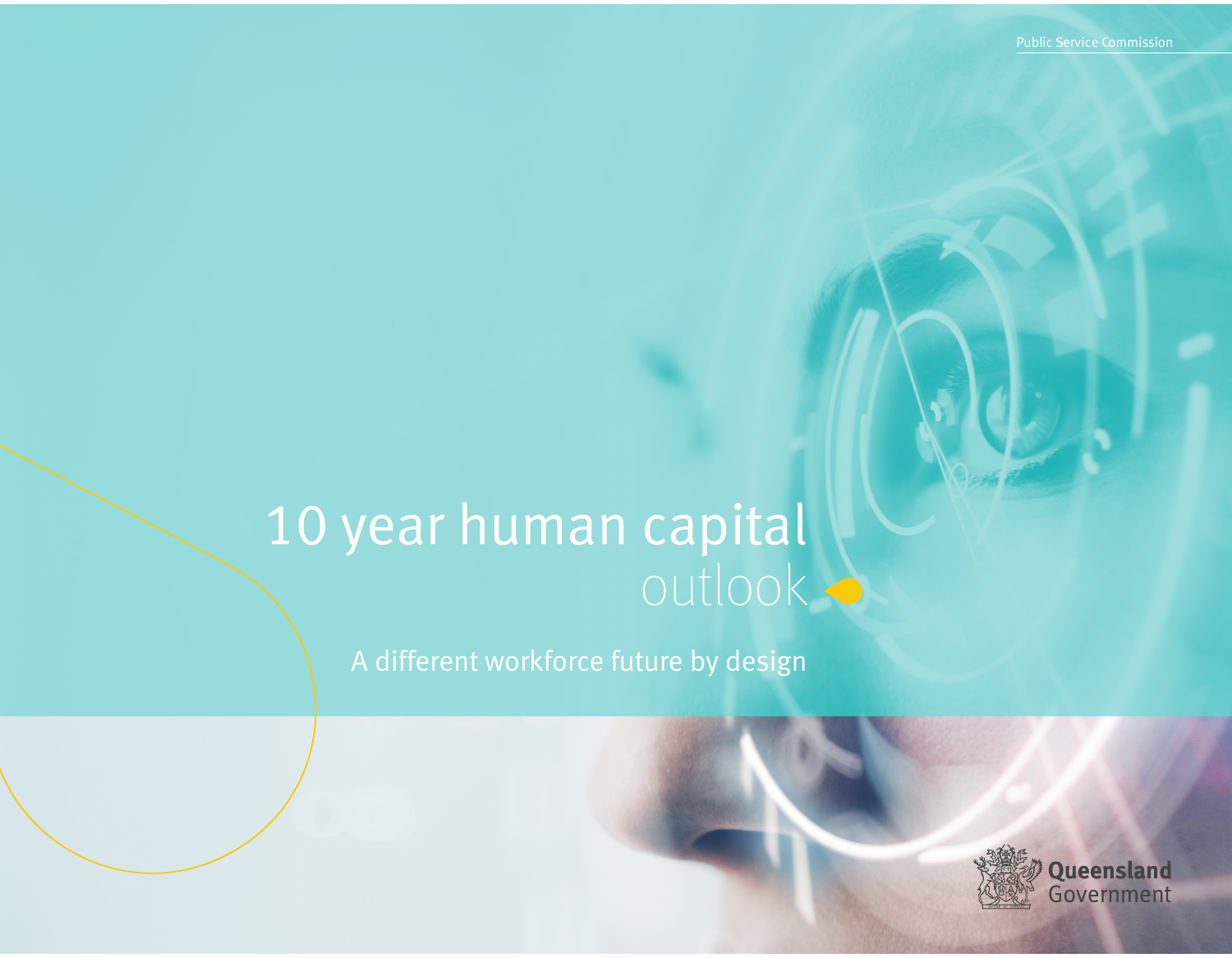### Foreword

*Global trends are redefining the economies and environment in which we operate, the services we offer, the communities we service and the way we work, live and relate to one another.*

With change the only constant, this shifting environmental context will impact every aspect of how the Queensland public sector (the sector) operates – from our services, to our customers, to our workplaces and practices.

> With disruptive forces of globalisation, digital transformation, changing demographics and customer expectations, governments will increasingly become more:



These forces of change will significantly impact the employment landscape requiring the sector, like other industries, to reassess traditional views of work, workers and workplaces. This will require different human capital responses to be developed with increased focus on analytics, co-creation and test and learn approaches.

The 10 year human capital outlook and 3 year human capital outlook strategic roadmap are intended to reshape thinking and set us up for the major shifts on the horizon as they relate to the issue of human capital investment. Outlining the key levers for change, the roadmap provides a unified focus for the sector, recognising and leveraging the benefits to be gained in acting as one.

This outlook has been refined through a series of thought leadership and co-creation workshops including Directors-General, Chief Human Resource Officers, business leaders and graduates, in partnership with Deloitte. It speaks to the importance of understanding the environmental context, and the impact of these changes on the future of work.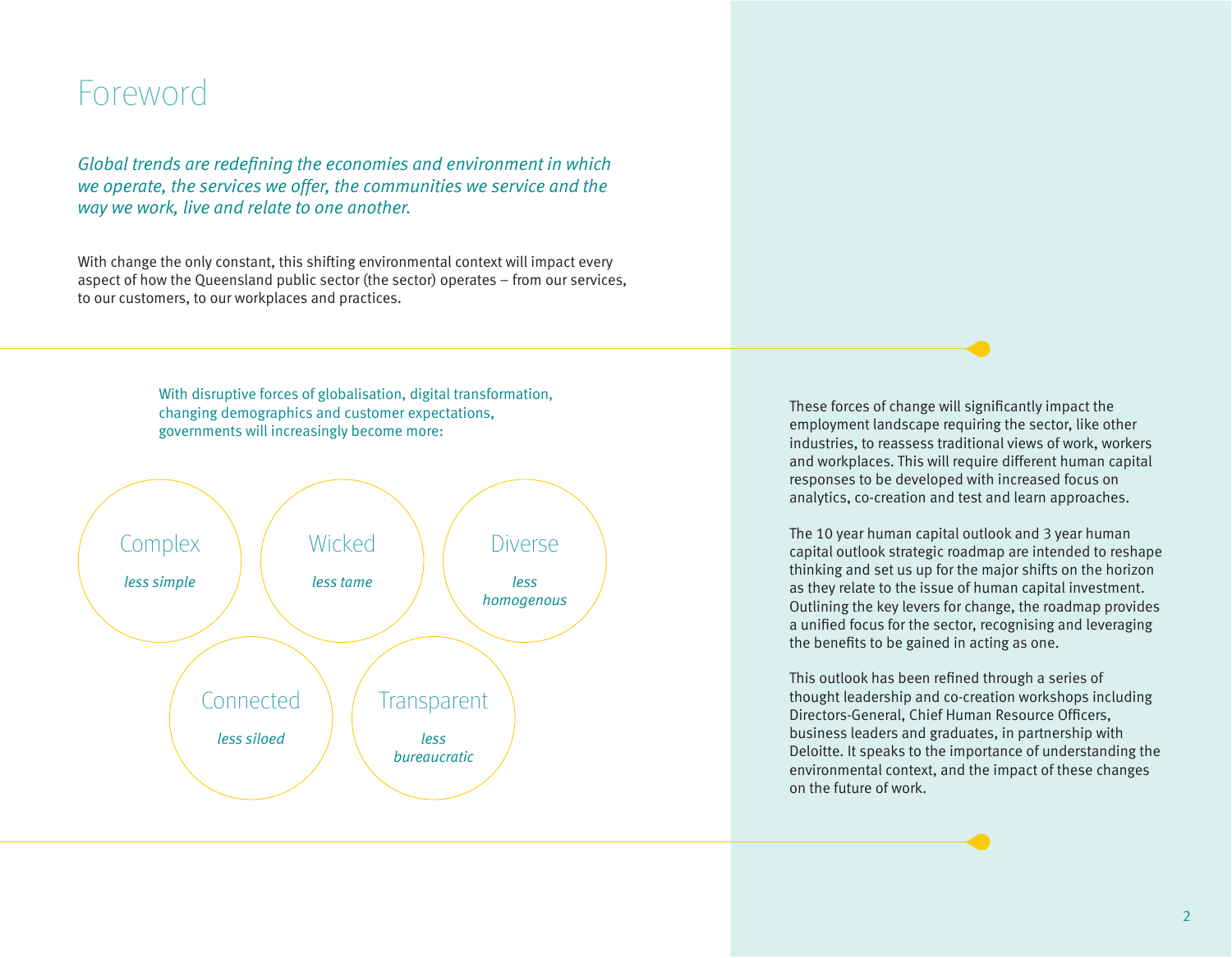## A changing context

#### *In the face of escalating workforce disruptions is the sector prepared to deliver sustainable outcomes?*

Over the next 10 years, the sector will see disruptive changes in relation to:

*These changes will require the sector to deliver different outcomes using different means. Achieving this shift will require an increased focus on the principles of:*

strategic partnerships

agility and adaptability

### Environment:

An unprecedented pace and scale of change combined with changes to fiscal and global labour markets will impact our ability to respond to changing customer expectations.

People:

New thinking is required to enable and transition a workforce that will see 40 per cent of jobs at risk of automation, one-third of the workforce exiting and the most technologically literate new generation entering.

design thinking

community engagement

Customers: Customers expect increased levels of choice and control over the way they engage with government.

digital first **integrated** analytics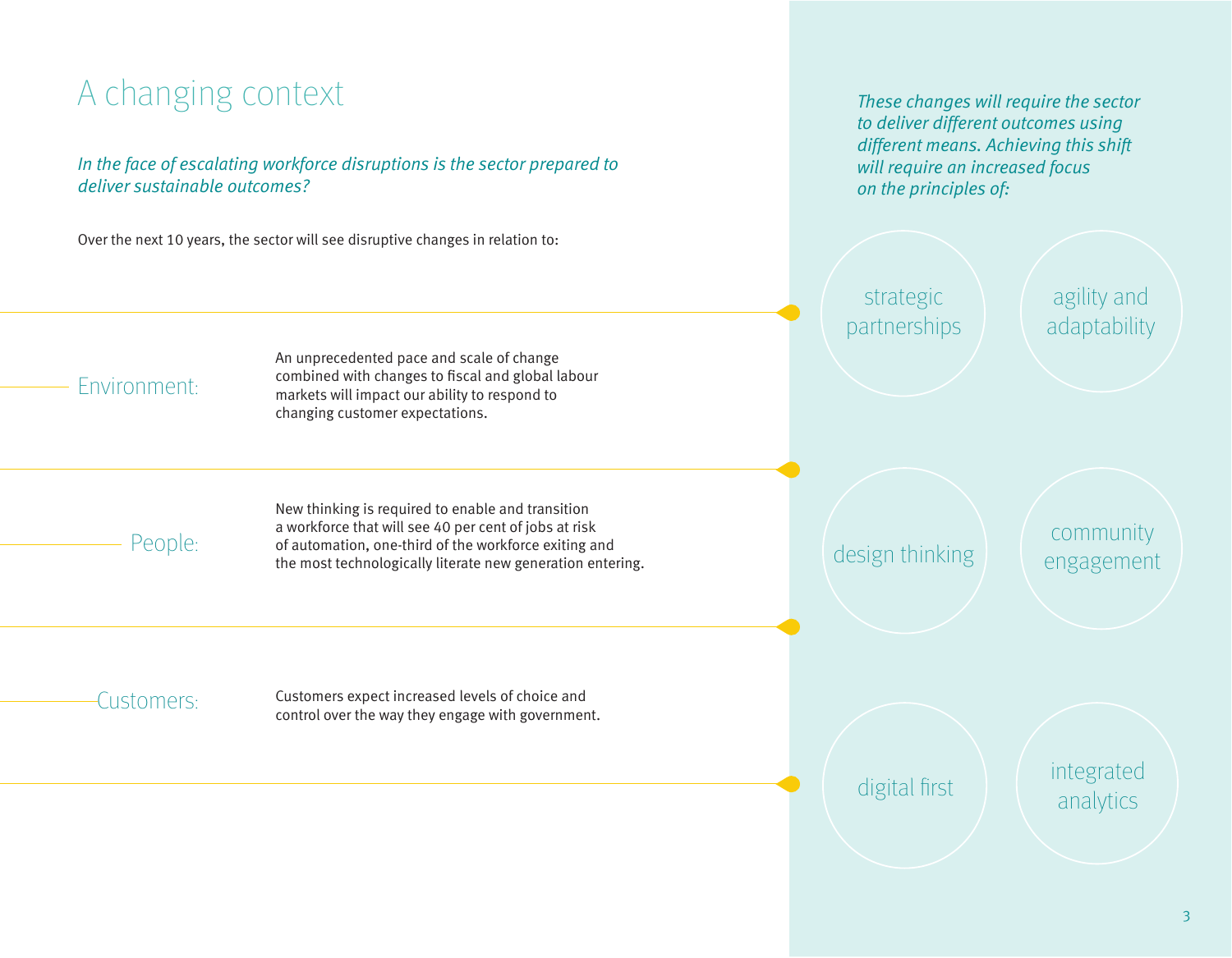### Our services and environment

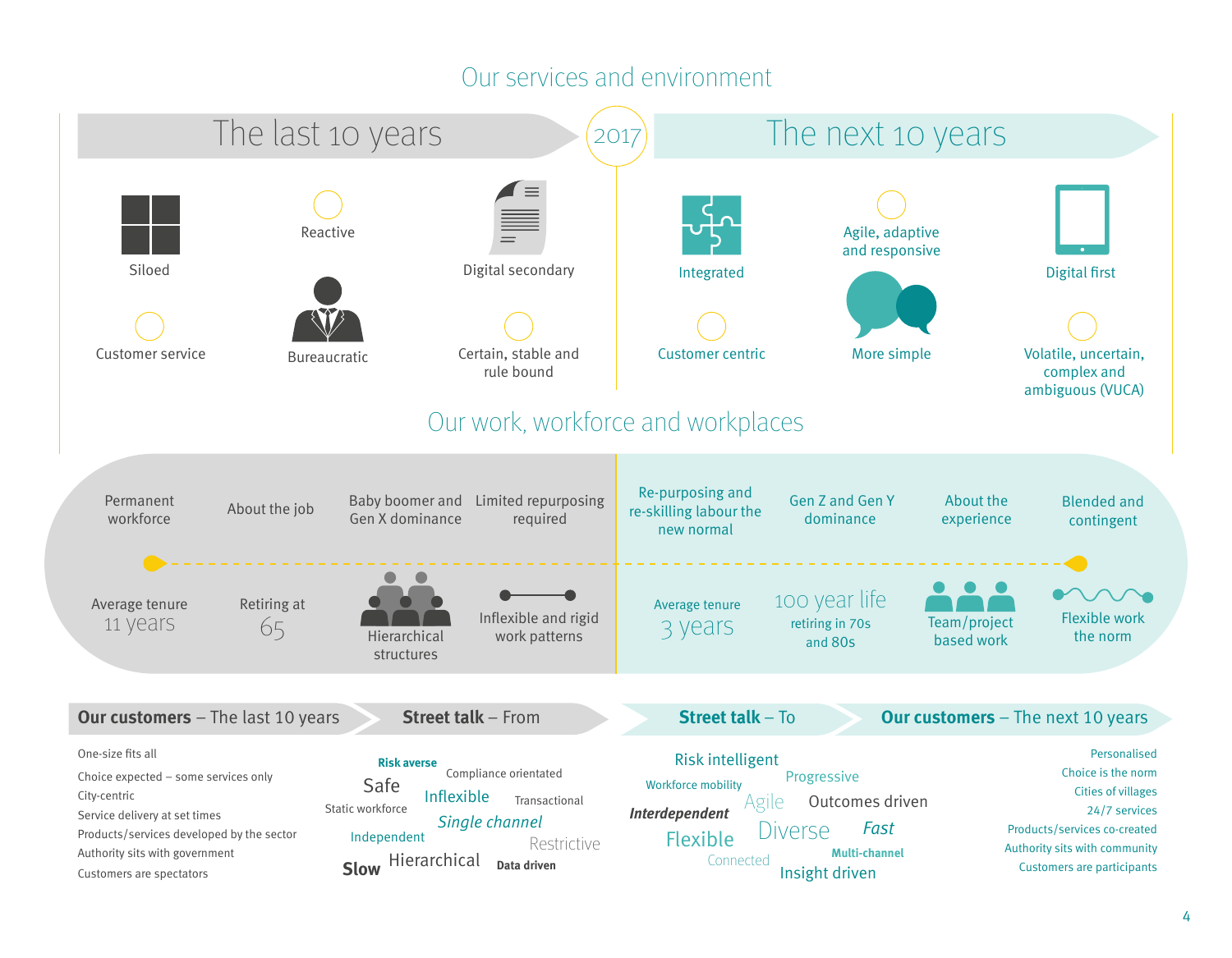## What does this mean for the future of work?

### Some things will change and some things will stay the same...

*The shifting environmental context will require the sector to continue to maintain strength and focus in leading:*

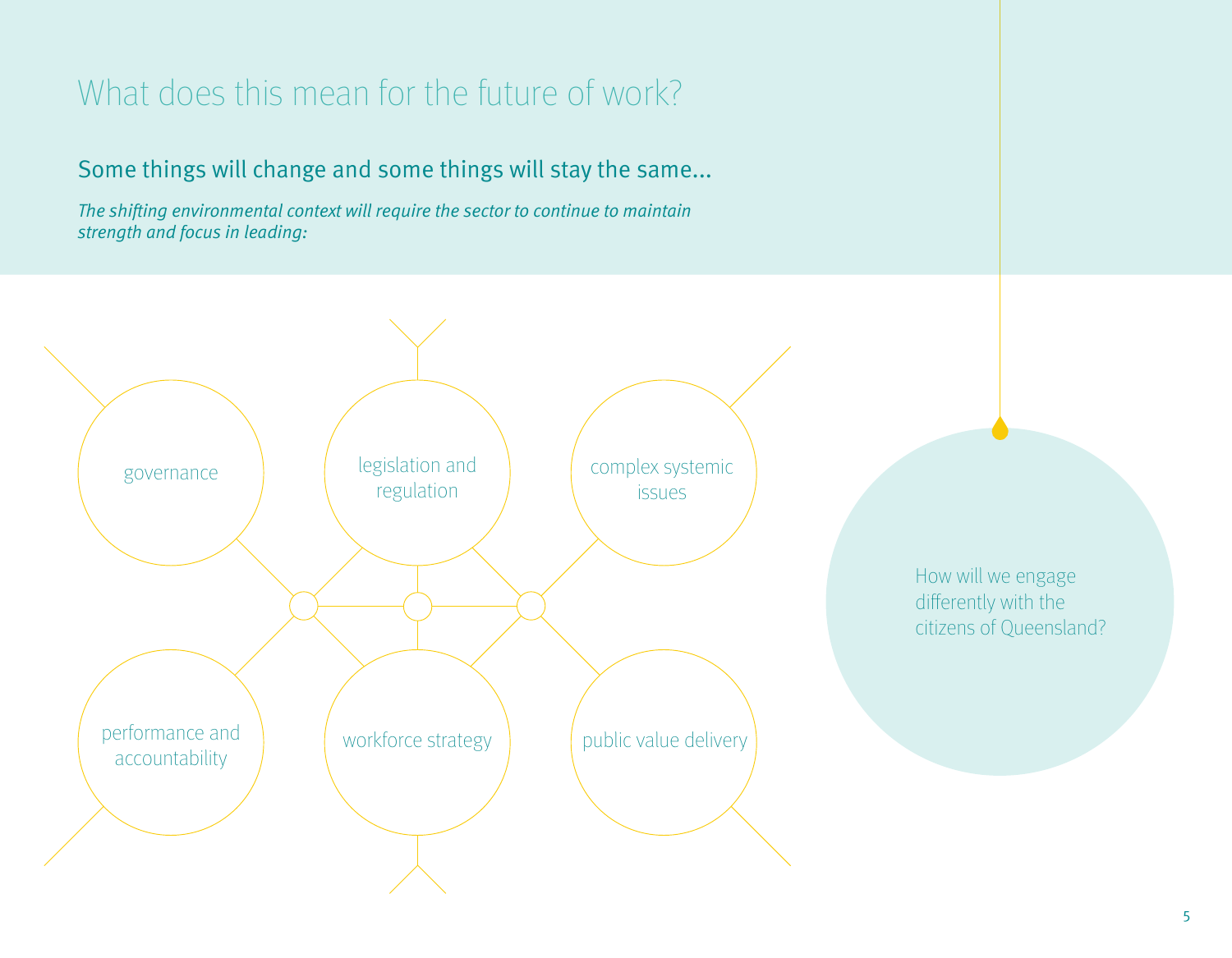## What does this mean for the future of work?

### Environmental shifts will change the way work is done

*The revolution in technology opens up not only radical new solutions, but also brings with it confronting realities. Embracing new ways to harness technology to design and deliver broader public value and better services is non-negotiable.*

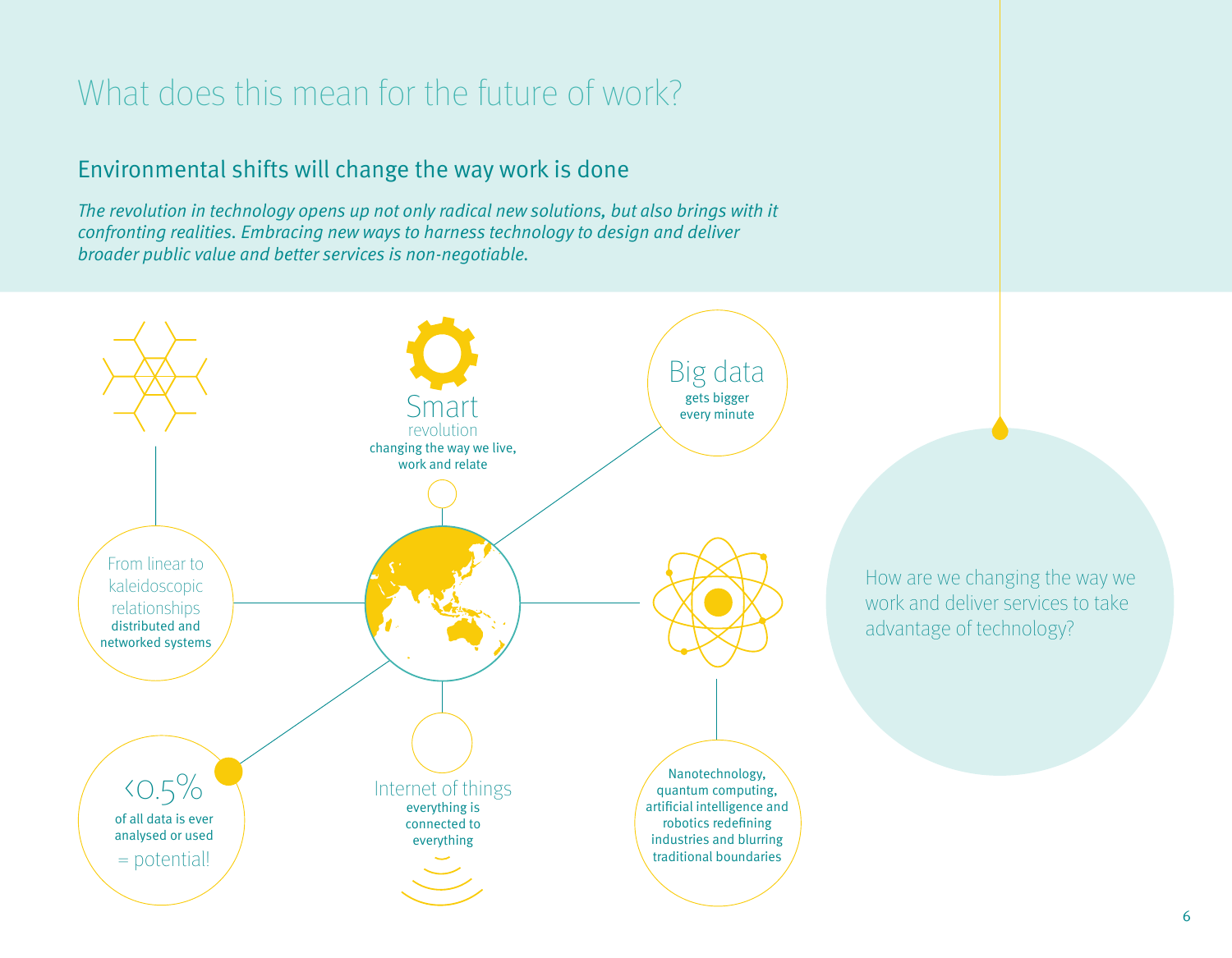## Our employees will seek a personalised experience …like our customers

*We have a more diverse workforce than at any other time in history, bringing with them vastly different expectations about what they are looking for from their employment experience.* 

The rise of consumerist behaviour combined with generational shifts will require a move away from one-size fits all to more personalised and compelling employment propositions.



#### What talent wants:

- healthy work-life blend
- challenging purposeful work
- employability
- flexibility and choice
- a culture that fits.

#### It's time to design a different employee experience:

How do we attract and recruit talent to work in government quickly?

How do we provide alternative working solutions to meet diverse needs?

How do we motivate people to give their best every day?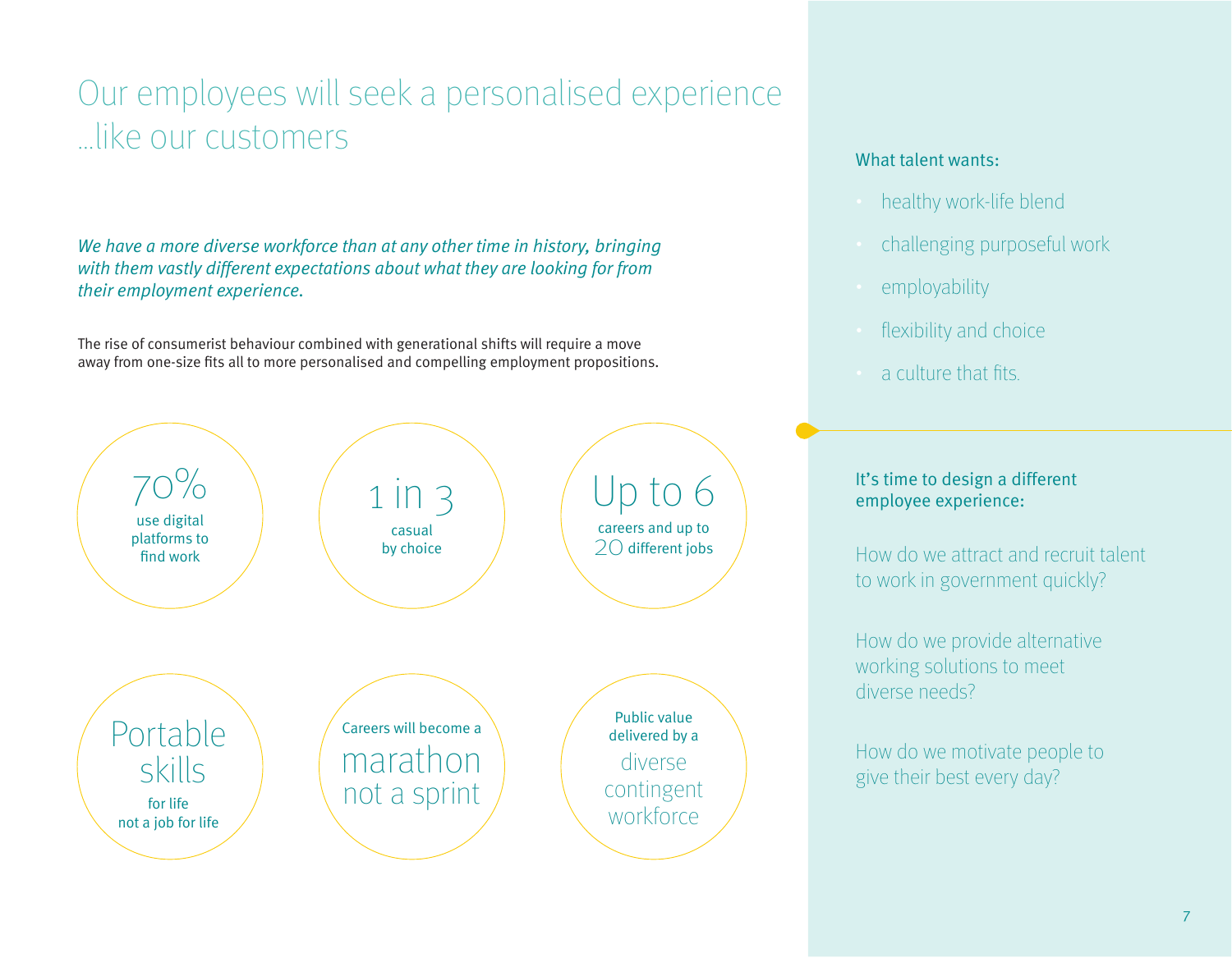Our workforce will be required to think and act differently to respond to more complex problems and changing customer expectations

*The changing landscape of customer expectations combined with the increasing complexity of problems will require the sector to reconsider how, where and when work is done.* 



*New ways of working will almost certainly demand and involve new skills, knowledge and attributes.*

The questions for leaders:

How are you embracing change and leading others?

What investment are you making in re-skilling yourself for this changing way of working?

Are your priorities and actions future-focused?

#### Support workplace change by:

- sharing positive experiences and value employees as talent
- planning for global, strategic sector-wide workforce impacts
- building change capability by connecting to specialist networks
- maximising employment options and career pathways
- investing in employee's personal brand, resilience, development and exposure.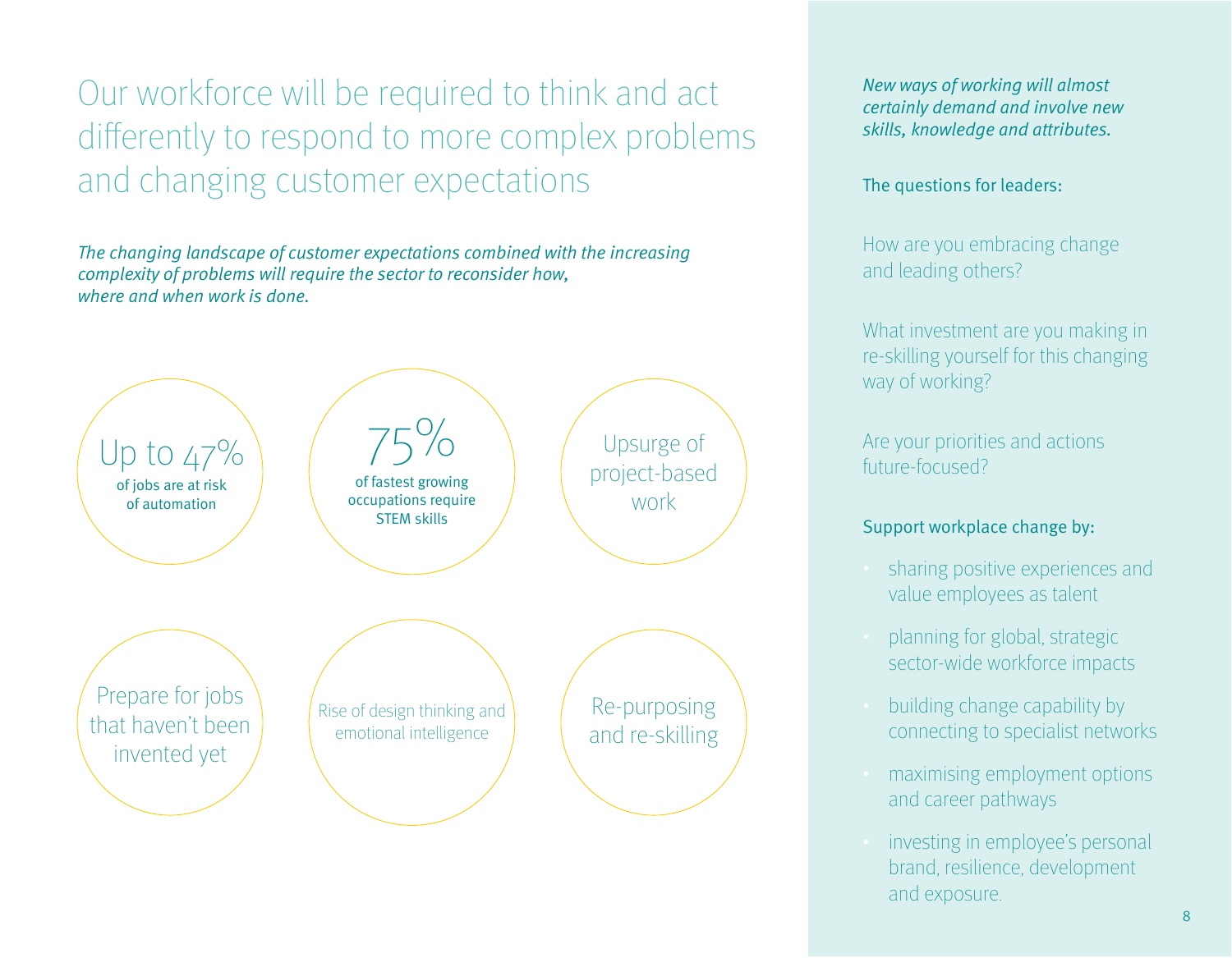## Levers for change

#### Talent acquisition

With increasing global talent shortages, changing workforce expectations, and the rise of innovative technologies, the sector will need to find better ways to leverage the digital age and implement more contemporary strategic talent acquisition solutions.

Growing and developing new and emerging capabilities in personalised ways will see the sector adapt and respond to a rapidly changing environment. This will not only require us to future-proof and leverage internal talent, but foster

new and innovative approaches to leadership.

## Strategic imperatives







Blended workforce





Wellbeing

M

Future skills and portable capabilities



Talent Now



Organisational design Collaborative governance



Diverse workforce

These levers for change are the catalysts for transformation over the next 10 years. The strategic imperatives, identified in the co-design process, will be the focus of sector-wide action for the next 3 years. Each strategic imperative contributes to a specific lever for change, but also converges to strongly influence and shape the success of other levers. It is essential that data underpins our decisions by integrating people analytics and ensuring we turn data into actionable insights to support a radically different employment landscape.

### New ways of working

Leadership and capability

As problems become more complex and employees and customers demand a different experience, the sector will need to act differently. Flexibility in the way we work, principle-based frameworks, and new partnership approaches will see the sector well positioned for the changes ahead.

#### Culture

The pace and scale of technological change, along with shifting expectations of customers, community and employees means the sector will need a culture that supports and rewards our people to think and behave differently – fostering inclusiveness, harnessing diversity, and enhancing wellbeing for greater innovation and performance.





Agile and flexible working



transformation

For more detail on the levers for change and specific initiatives refer to the **3 year human capital strategic roadmap**.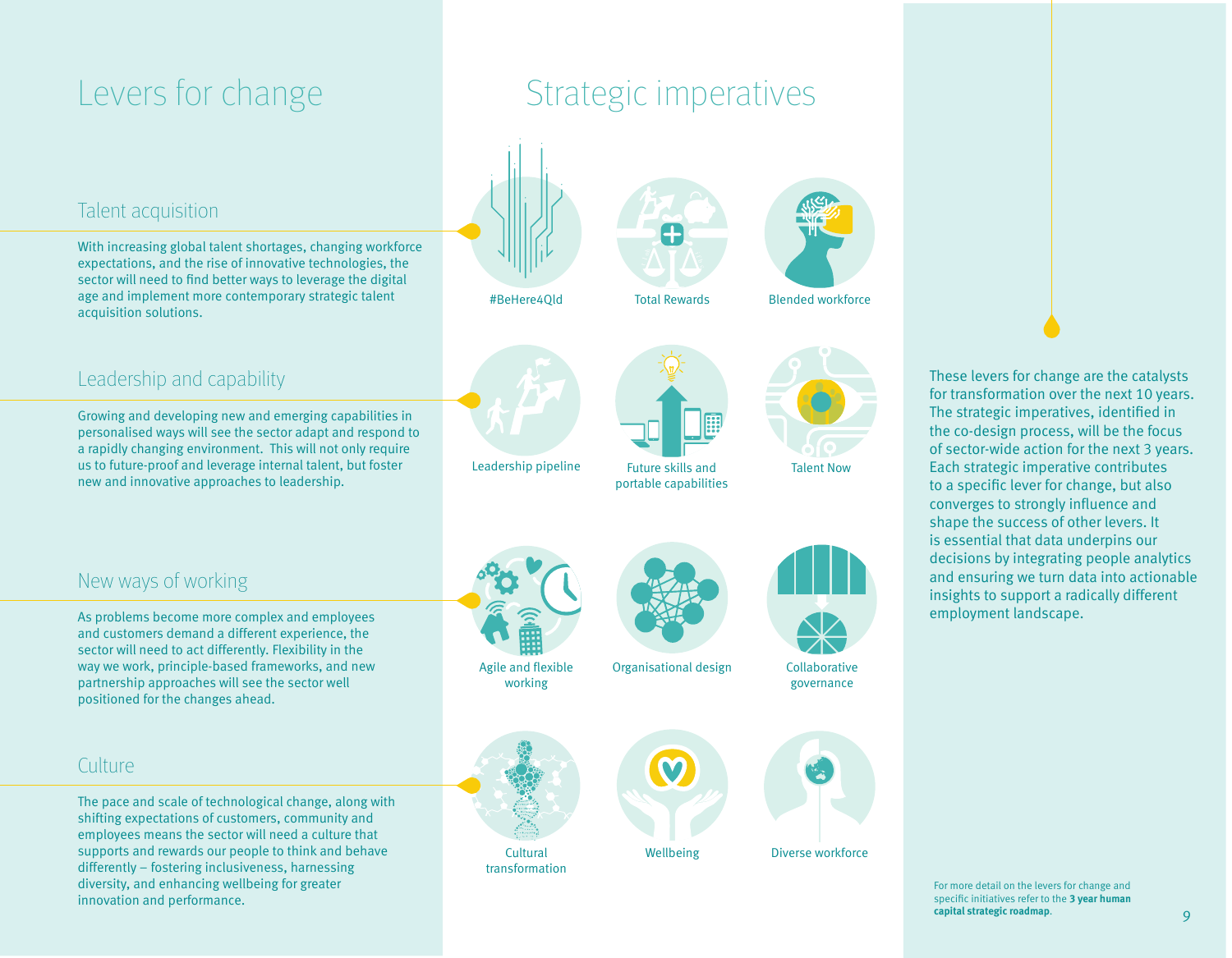### References

ANZSOG. (2015). The Digital Director.

CEDA. (2015, June). Australia's Future Workforce?

CSIRO. (2016, January). Tomorrow's Digitally Enabled Workforce.

Deloitte. (2016). Global Human Capital Trends 2016.

Foundation for Young Australians (2016, November). The New Work Order.

Gartner. (2015). What the Board of Directors Should Know About Digital Business in 2016.

Gratton, L. & Scott, A. (2016). The 100-Year Life.

Institute for the Future for the University of Phoenix. (2011). Future work skills 2020.

Johnston & Goldsmith. (N.D). ICT Modernisation - Queensland Government ICT Capability Now and Future Report.

LinkedIn. (2016, June). Talent in the Australian Public Sector [Powerpoint Slides].

Manpower Group. (2016). Human Age 2.0 – Future Forces at Work.

McCrindle. (2014). Generation Z Commence University: Choosing The Right Course.

Mack, M. (2013). Future of work: The top jobs of 2025.

PricewaterhouseCoopers. (2015). A Smart Move.

Queensland Government. (2016). Queensland Public Sector Quarterly Workforce Profile.

Randstad. (2016). 2016 Talent Trends Report.

World Economic Forum. (2016, January). The Future of Jobs – Employment, Skills and Workforce Strategy for the Fourth Industrial Revolution.